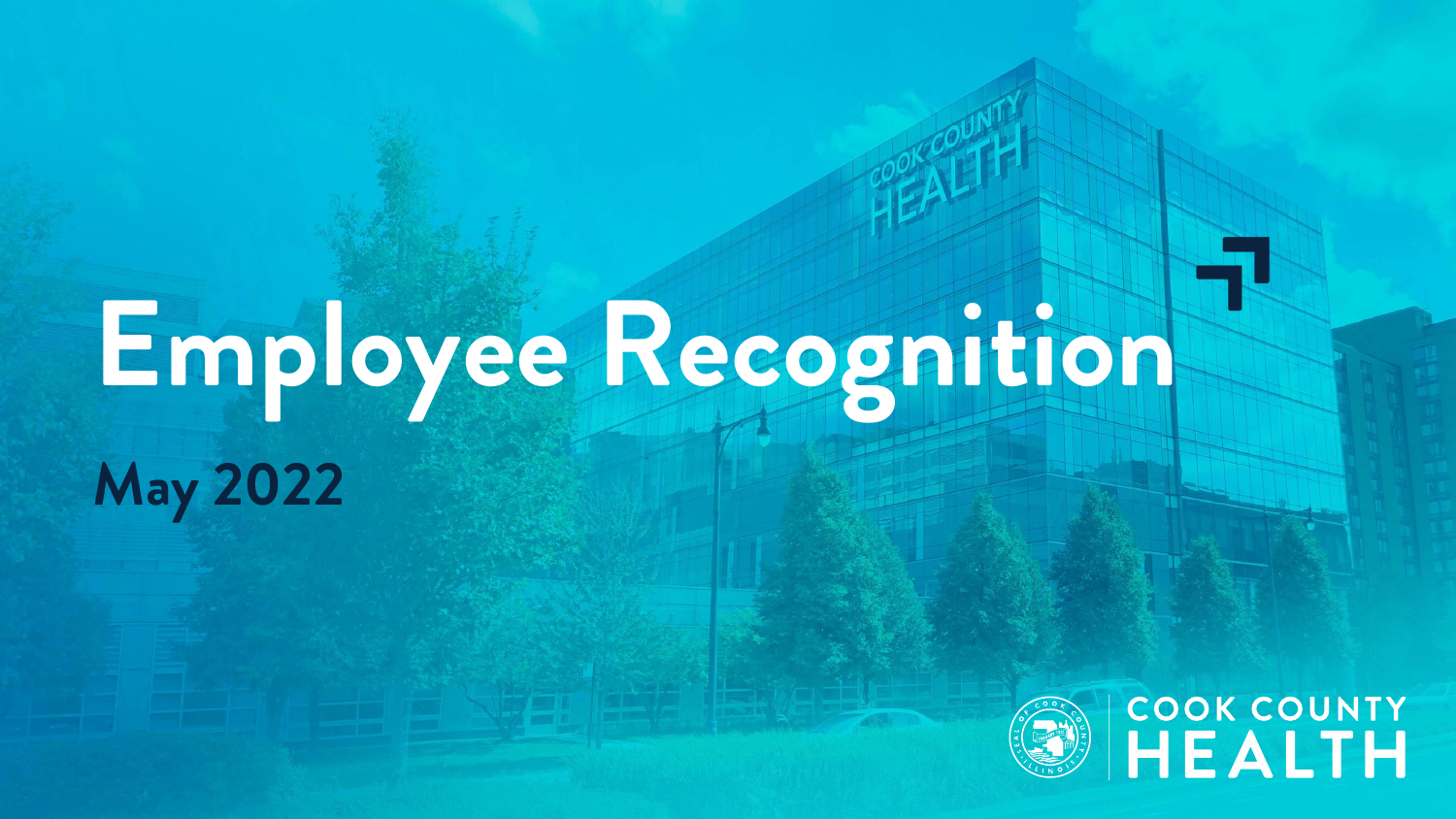# COVID Research

#### **PLOS ONE**



#### Larissa H. Unruh<sup>16</sup>, Sadhana Dharmapuri<sup>2,36</sup>, Yinglin Xia<sup>®46</sup>, Kenneth Soyemi<sup>®2,36</sup>\*

1 Department of Emergency Medicine, John H. Stroger Jr. Hospital of Cook County Health, Chicago, Illinois United States of America, 2 Cermak Health Services, Cook County Juvenile Temporary Detention Center, Chicago, Illinois, United States of America, 3 Department of Pediatrics, John H. Stroger Jr. Hospital of Cook County, Chicago, Illinois, United States of America, 4 Department of Medicine, University of Illinois at Chicago, Chicago, Illinois, United States of America

Early data from the COVID-19 pandemic suggests that the disease has had a disproportion-

communities. This study used demographic data from the 2018 US census estimates, mor-

tality data from the Cook County Medical Examiner's office, and testing results from the Illi-

nois Department of Public Health to perform bivariate and multivariate regression analyses

We used the ZCTA Social Deprivation Index (SDI), a measure of ZCTA area level depriva-

tion based on seven demographic characteristics to quantify the socio-economic variation in health outcomes and levels of disadvantage across ZCTAs. Principal findings showed that:

1) while Black individuals make up 22% of Cook County's population, they account for 28%

of the county's COVID-19 related deaths; 2) the average age of death from COVID-19 is

ity ZCTA areas were 1.02 times as likely to test positive for COVID-19, (Incidence Rate

Ratio (IRR) 1.02, [95% CI 0.95, 1.10]); 1.77 times as likely to die (IRR 1.77, [95% CI 1.17,

2.66]); and were 1.15 times as likely to be tested (IRR 1.15, [95% CI 0.99, 1.33]). There are

notable differences in COVID-19 related outcomes between racial and ethnic groups at indi-

vidual and community levels. This study illustrates the health disparities and underlying sys-

seven years younger for Non-White compared with White decedents: 3) residents of Minor-

to explore the role race plays in COVID-19 outcomes at the individual and community levels.

ate impact on communities of color with higher infection and mortality rates within those

These authors contributed equally to this work. \* ksoyemi@cookcountyhhs.org

Abstract



#### **GOPEN ACCESS**

Citation: Unruh LH, Dharmapuri S, Xia Y, Soyemi K (2022) Health disparities and COVID-19: A retrospective study examining individual and community factors causing disproportionate COVID-19 outcomes in Cook County, Illinois. PLoS ONE 17(5): e0268317. https://doi.org/10.1371/ iournal.pone.0268317

Editor: Gaetano Santulli, Albert Einstein College of Medicine, UNITED STATES

Received: August 17, 2020

Accepted: April 27, 2022

Published: May 16, 2022

Peer Review History: PLOS recognizes the benefits of transparency in the peer review process; therefore, we enable the publication of all of the content of peer review and author responses alongside final, published articles. The editorial history of this article is available here: https://doi.org/10.1371/journal.pone.0268317

**Convright: © 2022 Unruh et al. This is an open** access article distributed under the terms of the Creative Commons Attribution License which permits unrestricted use, distribution, and reproduction in any medium, provided the original author and source are credited

#### Introduction

Data Availability Statement: All data used in this On March 11, 2020, the World Health Organization officially declared COVID-19, the disease manuscript are publicly available online. Data can be accessed through: SOYEMI, KENNETH (2022), caused by the SARS-CoV-2 virus, a pandemic. The virus has infected over 200 million people

temic inequalities experienced by communities of color.

PLOS ONE | https://doi.org/10.1371/journal.pone.0268317 May 16, 2022

 $1/14$ 



### **Dr. Larissa Unruh,** Chief Resident

Emergency Medicine

### Stroger Hospital

**Dr. Sadhana Dharmapuri,** Attending

Adolescent & Young Adult Medicine

Stroger & Provident Hospitals

**Dr. Kenneth Soyemi,** Medical Director,

Cook County Juvenile Temporary Detention Center

2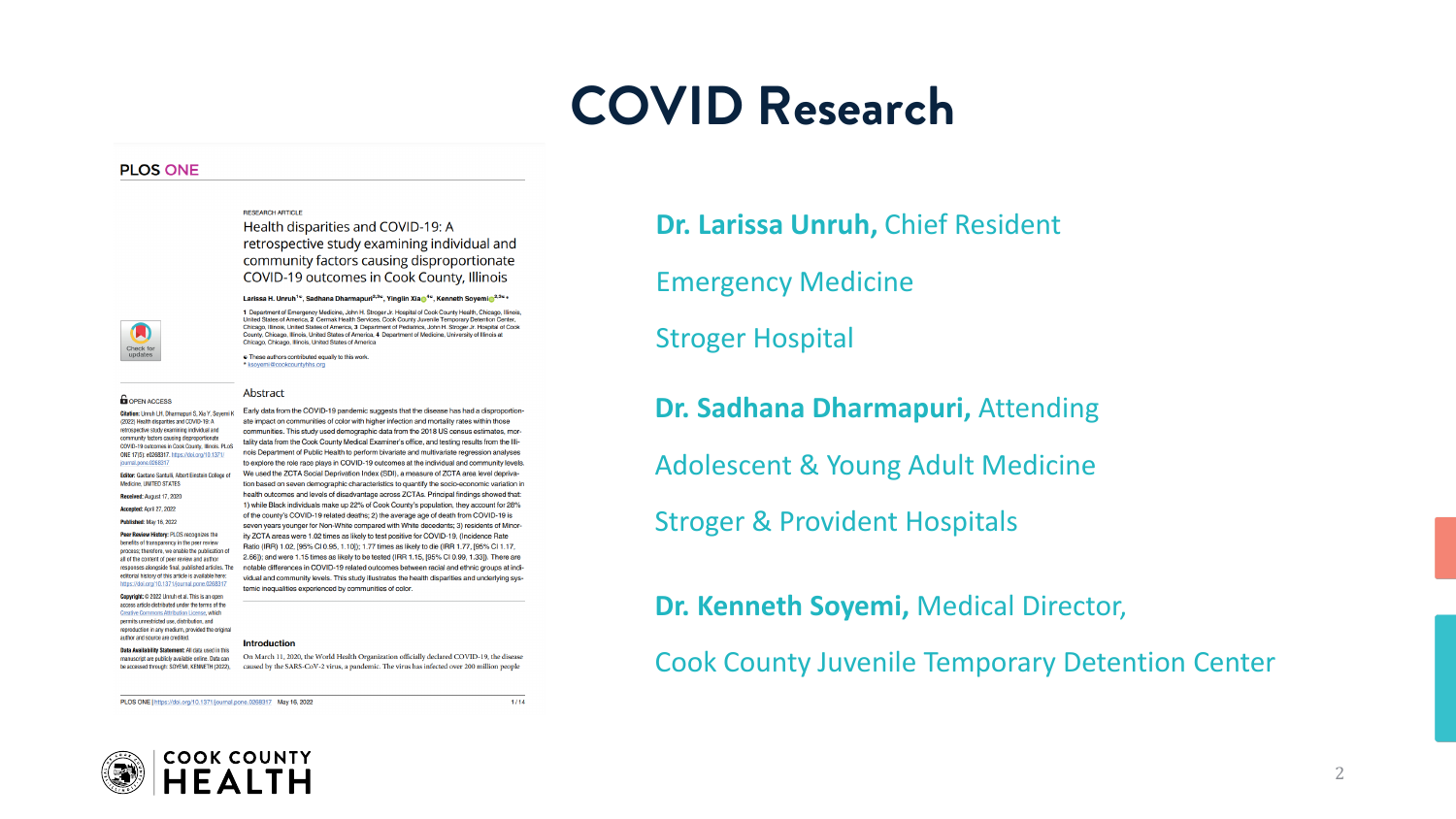# Nursing Clinical Excellence Award Winners



#### **Leadership**

Blaine Stringer MSN, RN, CEN, NE-BC Medical Surgical Nursing

### **Volunteerism**

Joyce Ogunti, RN, BSN Emergency Services Nursing

### **Rising Star**

Anu Thomas, RN General Medicine/Oncology-Unit

**Community Care** Martia Brown, RN, BSN Englewood Health Center

**Clinical Nursing**  Regina Lapcevic, RN,BNS Adult Cardiology-Clinical

**Education and Mentorship** Cheryl D. Eadie, DNP, RN Senior Instructor

**Correctional Health**  Augustus Alabi, RN Cermak Health Services

**Patient Care Support**  Rosemary Salas, MA Orthopedics, ACHN

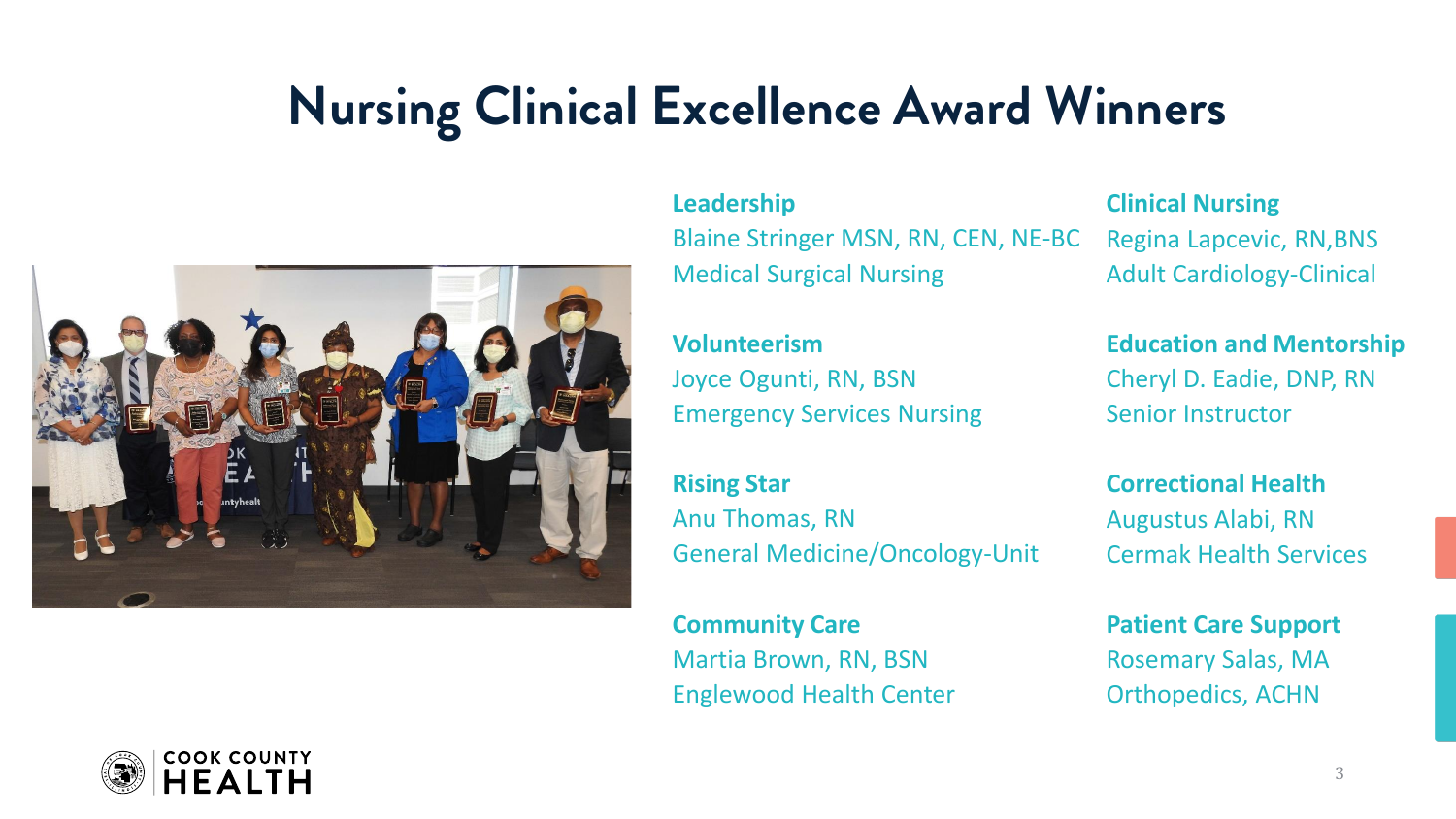## Institutional Research Day Winners



- **Dr. Daniel Riggins,** Internal Medicine **Dr. Preston Banoub,** Surgery **Dr. Viviana Barquet,** Surgery **Dr. Teresa Evans,** Trauma & Burn **Dr. Dae Yong Park,** Internal Medicine
- **Dr. Maha Elsebaie,** Internal Medicine **Dr. Ufuk Vardar,** Internal Medicine **Dr. Antonia Nemanich,** Emergency Medicine **Dr. Miao Jenny Hua,** Internal Medicine